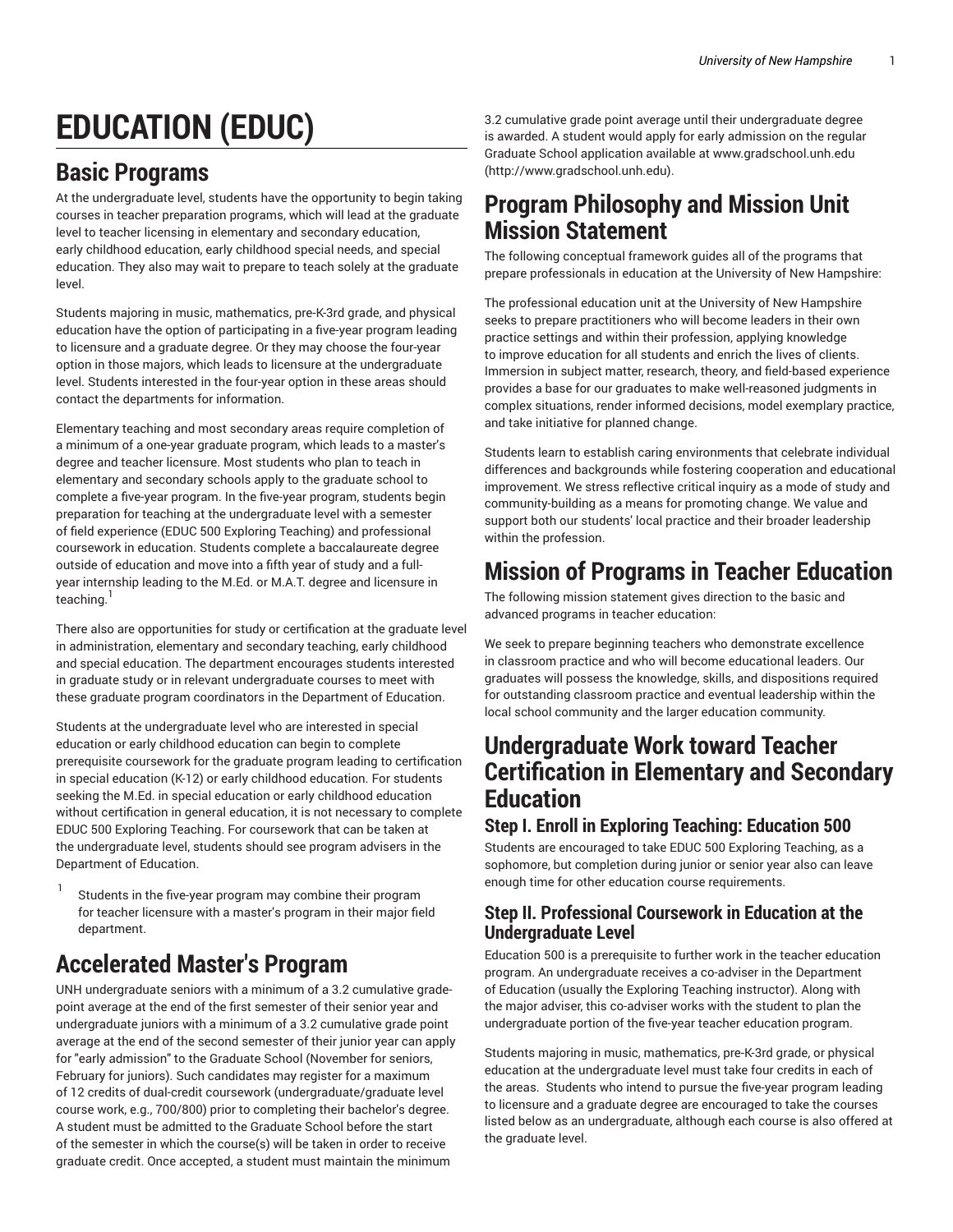| Code                                    | Title                                                     | <b>Credits</b> |
|-----------------------------------------|-----------------------------------------------------------|----------------|
| <b>EDUC 700</b>                         | <b>Educational Structure and Change</b>                   | 4              |
| <b>EDUC 701</b>                         | Human Development and Learning: Educational<br>Psychology | $\overline{4}$ |
| <b>EDUC 705</b>                         | <b>Contemporary Educational Perspectives</b>              | 4              |
| EDUC 751A                               | <b>Educating Exceptional Learners: Elementary</b>         | $\overline{4}$ |
|                                         | or EDUC 751B Educating Exceptional Learners: Secondary    |                |
| 4 credits of required methods course(s) |                                                           | 4              |
| <b>Total Credits</b>                    |                                                           | 20             |

EDUC 707 Teaching Reading through the Content Areas is required for some secondary subject licensure areas (arts, life sciences, chemistry, earth science, middle school science, physics, and social studies).

Elementary education students are required to have four methods courses: one each in the teaching of reading, mathematics, science, and social studies. Those who do not intend to use this coursework for initial licensing may enroll with instructor permission. All 700-level education courses at UNH are restricted to students with junior or senior standing. These courses may also be taken at the graduate 800 level.

Any course taken in the Department of Education that will be used to fulfill a teacher licensure requirement must be completed with a grade of B- or above.

### **Step III. Admission to the Internship and Graduate Phase of the Teacher Education Program**

Undergraduate seniors should apply to the Graduate School in early November in the first semester of the senior year for the final phase of the teacher education program. Students with an undergraduate gradepoint average of 3.2 or better admitted into the accelerated master's program may be allowed to begin the program in the second semester of the senior year, earning a maximum of 12 graduate credits.

Undergraduate juniors with an undergraduate grade-point average of 3.2 or better should apply to the Graduate School in early February in the second semester of the junior year for the final phase of the teacher education program. Students with an undergraduate grade-point average of 3.2 or better admitted into the accelerated master's program may be allowed to begin the program in the first semester of the senior year, earning a maximum of 12 graduate credits during the senior year.

The final phase of the program includes a full-year internship, electives, and a program portfolio and colloquium. This phase normally takes an academic year plus a summer to complete.

The yearlong internship (EDUC 900A Internship and Seminar in Teaching/EDUC 901A Internship and Seminar in Teaching) is part of the final stage of the five-year program. It meets the goals of increased clinical experience and better integration of theory and practice. The elementary internship year also includes two required graduate level literacy courses (EDUC 808, EDUC 809).

The internship is a teaching and learning experience in which the intern is involved in an elementary or secondary school over the course of an entire school year. Interns become a part of the school staff, sharing appropriate instructional tasks, and often carrying the full instructional duties in one or more classes.

Interns are mentored and supervised by a school staff member who is designated as a "cooperating teacher." A UNH faculty member

collaborates in intern supervision and conducts a weekly seminar for all interns with whom he/she is working.

The internship is a full-time experience for 6 graduate credits each semester. It typically begins in September and runs through May or June. Due to the intensive time commitment, it is recommended that, at most, only one course be taken in addition to the internship each semester.

Before the internship, all students will have completed a bachelor's degree with a major outside of education. Because of this, they will possess a depth of knowledge in a subject area and a broad general education, in addition to substantive preparation for teaching. Secondary education candidates must have completed an approved major, or its equivalent, in the subject that they intend to teach. Elementary education candidates may pursue an undergraduate major in any area; however, majors in the core disciplines taught in elementary schools are desirable.

Undergraduates should apply for internship in September of their senior year. At the same time, it is advisable to begin the application process for graduate school. Arranging an appropriate placement is a timeconsuming process. Starting early will facilitate finding the best setting for students' needs and goals. The director of field experiences in Durham and the associate director of teacher education in Manchester play a major role in identifying internship sites and should be consulted regarding the placement process. Internship applications are available at the Department of Education, Durham, and the Office of Teacher Education, Manchester. Admission to the internship requires a completed application to the internship, admission to the graduate school, and a consultation with the director of field experiences. Please note: Undergraduates interested in the master's degree in early childhood education, the early childhood special education option, and special education do not apply for internships in their senior year. Internships for this program are arranged with program faculty once core graduate requirements are met.

### **Admission to the Program**

*Step 1.* Exploring Teaching is open to all students, subject to available space. Approximately 150 students are accepted each semester.

*Step 2.* Continuation in professional coursework is dependent upon positive recommendations from EDUC 500 Exploring Teaching.

*Step 3.* Admission to the internship and the graduate program requires acceptance to the Graduate School. The process is competitive because of high admissions standards and limited space in the program. Approximately 80 percent of applicants for Phase III are accepted.

In determining admission of students to teacher education graduate programs, several criteria are used:

- 1. **Undergraduate Grade-Point Average**
	- Average undergraduate GPA for student accepted is currently 3.52
- 2. **Passing scores on the Praxis Core Exam (Reading, Writing and Math)** https://www.ets.org/praxis/nh/requirements
- 3. **Three letters of recommendations and positive recommendations from** EDUC 500 Exploring Teaching, or the equivalent and from those able to relay information about a candidate's performance in teaching situations or related areas are important.

In the admission process, the program seeks evidence that candidates have the following knowledge, abilities, and dispositions: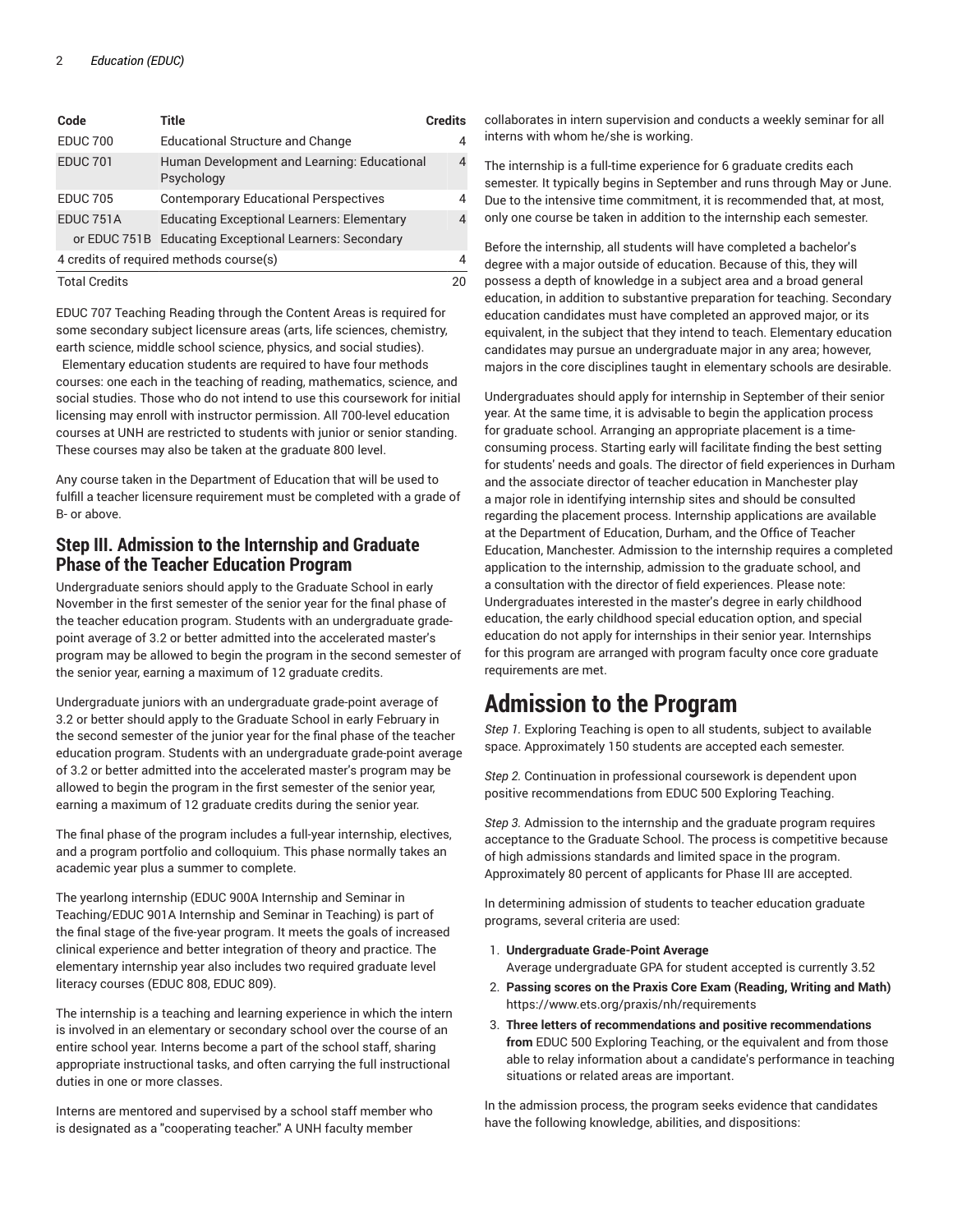- 1. motives to teach that include a strong social commitment to contribute to society through education;
- 2. a disposition to care for students—each and every one;
- 3. the ability to interact positively with children and adults;
- 4. the capacity to win the respect of their peers and be effective in group interaction, showing openness to the needs and views of others;
- 5. well-developed communication skills, including speaking, writing, and listening skills as well as an ability to engage others in both the giving and receiving of information and feelings;
- 6. perceptiveness: the ability to identify and process the relevant details in a given environment, especially in the context of a classroom;
- 7. the ability to make reasonable judgments in the context of complex situations that change from moment to moment;
- 8. the capacity for clear thinking and an ability to translate complex thoughts into simple and clear explanations;
- 9. superior academic skills: extensive knowledge of at least one major discipline, intellectual curiosity, and the ability to be open to the unknown;
- 10. a disposition to take charge of one's own learning, which includes the active pursuit of feedback and the willingness to take thoughtful risks.

https://cola.unh.edu/education

### Programs

- Education Four-Year, Undergraduate Option (http://catalog.unh.edu/ archives/2018-2019/undergraduate/liberal-arts/programs-study/ education/four-year-undergraduate-option)
- Educational Studies Dual Major (http://catalog.unh.edu/ archives/2018-2019/undergraduate/liberal-arts/programs-study/ education/educational-studies-dual-major)
- Education Minor (http://catalog.unh.edu/archives/2018-2019/ undergraduate/liberal-arts/programs-study/education/educationminor)
- Special Education Minor (http://catalog.unh.edu/ archives/2018-2019/undergraduate/liberal-arts/programs-study/ education/special-education-minor)

### Courses

# **Education (EDUC)**

#### **EDUC 400 - Careers in Education: Exploring Professional Contexts Credits:** 1

Designed for students interested in learning about careers in education, this survey course explores professional opportunities in both formal and informal education settings within P-12 teaching and beyond (i.e., research, museum director, counseling, social work, educational software developer, etc.). Faculty from multiple disciplines and local professionals will present seminars and lead discussions about their role in addressing contemporary issues in education. Students will consider pathways that can be taken to pursue professional goals. Cr/F.

#### **EDUC 401 - Current Issues in Education Credits:** 2

This survey course explores current issues in education through multiple professional lenses. Students will consider the relationship between their career pathways and key issues impacting educational settings including social media, poverty, curriculum, assessment and evaluation. Cr/F.

#### **EDUC 402 - Introduction to Educational Studies: Social Change and Education in Local and Global Contexts Credits:** 4

This course introduces students in the Dual Major in Educational Studies to the social, cultural, and political factors that influence education outside of conventional school settings. We examine the relationship between education and social change in local and global contexts. Guiding questions include: How does schooling produce certain kinds of citizens? How do grassroots movements use education to resist colonial/colonizing agendas? What role does education play in promoting democracy, and social and economic equality? Prereq: Permission required for non-majors.

#### **EDUC 444B - Be the Change You Want to See: Active Citizenship in a Multicultural World**

#### **Credits:** 4

This is a first-year inquiry course intended primarily for students participating in the Common Purposes residential living program. The course offers multidisciplinary content focused on active citizenship in a pluralistic democracy. The primary organizing concept of the course is community; assignments focus on deliberative dialogue, public reasoning , collective action, and social justice. The course is taught as a seminar and includes on-campus and off-campus applied projects. **Attributes:** Social Science (Discovery); Inquiry (Discovery)

#### **EDUC 500 - Exploring Teaching Credits:** 4

For students considering a teaching career. In-school experiences to develop introductory skills in teaching. On-site seminars for analysis and evaluation. Assessment and advising related to teaching as a career. Prerequisite for further work toward teacher licensure. Minimum of 7 hours a week, plus travel time, required. Repeatable up to a maximum of 8 credits. Prereq: permission. Special fee. Cr/F.

#### **EDUC 506 - Literacy Tutoring at the Elementary School Level Credits:** 2

Supports students volunteering as reading and writing tutors in local elementary schools. Explores student-tutor relationships, student engagement, mentoring, literacy best-practices, and lesson-planning. Includes a weekly tutoring commitment through Seacoast Reads. May be repeated up to 3 times (6 credits).

### **EDUC #507 - Mentoring Adolescents**

#### **Credits:** 2

This seminar is intended for undergraduate men and women who are mentoring local middle-school students on a weekly basis. The mentoring involves minimally tutoring the mentees once a week at their schools. The seminar meets twice a month for two hours. Additionally, one tutoring session a month is reserved for a focus group discussion involving the mentors and their mentees at the school site. May be repeated for a maximum of 12 credits.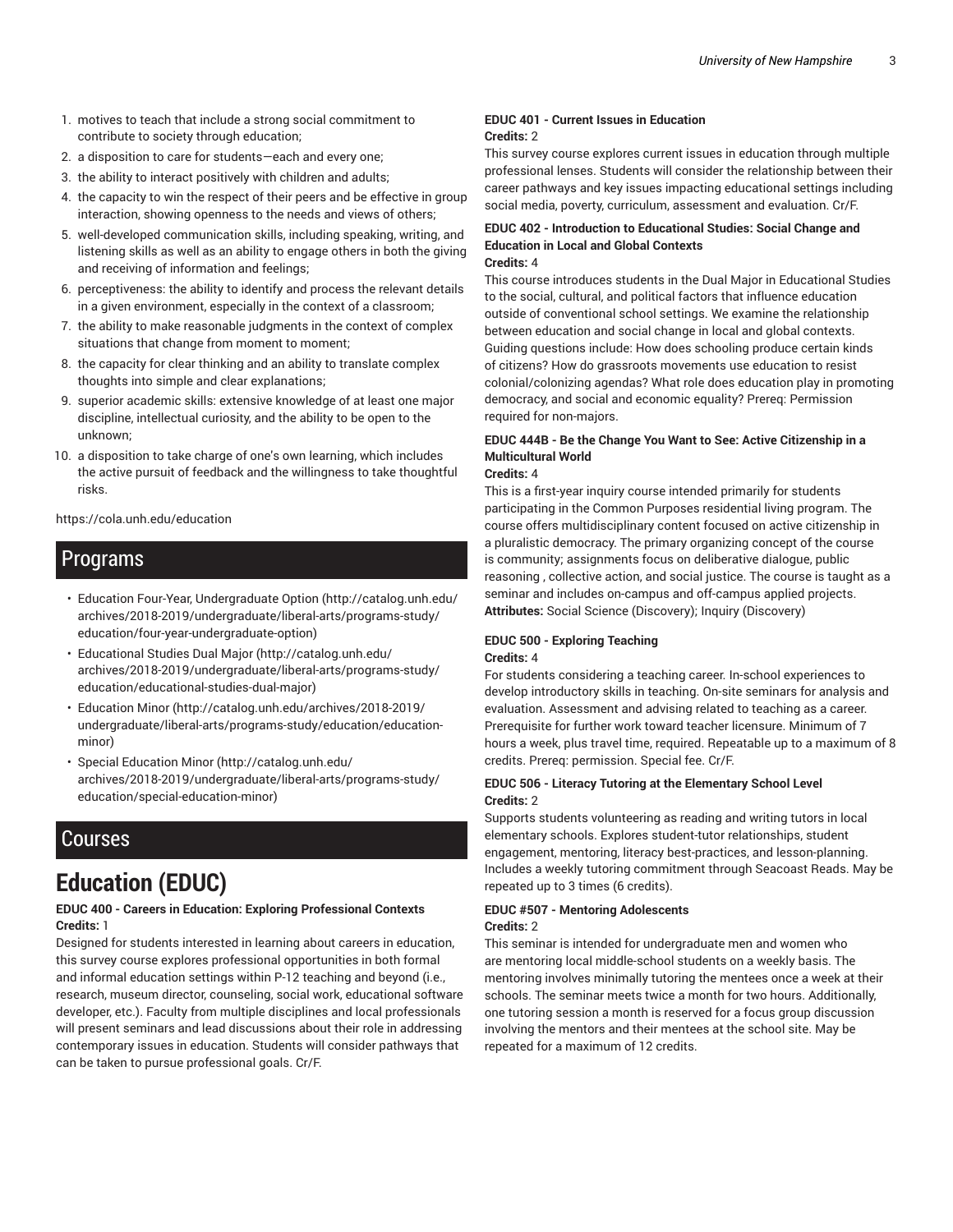#### **EDUC 520 - Education, Poverty, and Development Credits:** 4

An examination of the human and institutional relationships among education, poverty, and social development. This course will emphasize the ways in which access to universal, effective education is correlated with the incidence of childhood poverty and its reduction in the US and selected countries in the developed and developing world. Interactive, discussion-based clases. Prior coursework in social or political sciences, economics, international affairs, heatlh sciences, or related fields suggested. Not open to freshmen. 4 credits. **Attributes:** Social Science (Discovery)

#### **EDUC 525 - Teaching Race Credits:** 4

This course examines the idea of race from the perspective of science, history, and lived experience to help the student properly evaluate inequalities of treatment (on the basis of race or any other marker) in various sectors of life in the United States. The course aims at helping the student a) perceive what is taught about race and what is communicated in our schools and colleges about the meaning of racial ascription, of color, and whiteness and b) to figure out how the power of educational institutions can best be used to promote equality and racial justice in society.

#### **EDUC 550 - Language and Linguistic Diversity in Schools Credits:** 4

The course offers a broad examination of language and linguistic diversity, drawing from education,sociolinguistics, anthropology, child development, and related fields. Through the critical examination of the language environments of schools, assumptions of linguistic diversity are examined. Various educational system interventions, presenting successes, challenges, limitations, and controversies are considered. A minimum of 20hrs of fieldwork beyond classroom time is required. Students have the opportunity to identify age group preference for field placement. Prereq: permission.

#### **EDUC 556 - Mentoring Adolescents with Disabilities in the Transition to Work**

#### **Credits:** 2

This course introduces undergraduates to a mentoring experience with an adolescent with a disability in a supportive setting. Students develop a beginning understanding of disabilities and the impact those disabilities might have on learning; the development of work related skills; and the importance of natural supports within the work environment. Each mentor/mentee relationship will be individualized based on the needs of the participants. May be repeated to a maximum of 12 credits.

#### **EDUC 625 - Anthropological Thinking on Education Credits:** 4

Education is about, by, and for human beings. It takes place in a sociocultural context. It involves learning and, in many societies of the world, schooling. Education should, therefore, be understood from the viewpoint of what is known about human beings, i.e., from the viewpoint of anthropology. This course introduces the student to five key ideas in anthropology that help us think about education. The ideas are: Evolution, Culture, Structure, Function, and Relativism. The course is organized that the introduction of each idea is followed by select readings that illustrate how the idea bears on education. It is hoped that the course will provide the student with conceptual framework for analyzing educational policies and practices.

#### **EDUC 694 - Courses in Supervised Teaching Credits:** 8

Supervised Teaching of Music. Cr/F. Supervised Teaching of Adult and Occupational Education. Cr/F. Supervised Teaching of Mathematics. Cr/F.

#### **EDUC 694A - Supervised Teaching/Music Credits:** 8

Supervised Teaching of Music. Cr/F.

#### **EDUC 694C - Supervised Teaching/Mathematics Credits:** 8

Supervised Teaching of Mathematics. Cr/F.

#### **EDUC 694D - Supervised Teaching/Kinesiology Credits:** 4

Supervised Teaching of Kinesiology. Cr/F.

#### **EDUC 700 - Educational Structure and Change Credits:** 4

To assume leadership roles, beginning teachers need to develop an informed understanding of how they can operate effectively as decisionmakers and agents of change within educational institutions. Such understandiing entails knowledge of the politics, history, organization, and function of schools from a variety of viewpoints: historical, sociologoical, political, and cross-cultural. This course focuses on the structure of public education, on the nature of educational change, and the teacher's role in the change process.

#### **EDUC 701 - Human Development and Learning: Educational Psychology Credits:** 4

Child development through adolescence, theories of learning (including Piaget, infromation processing, and Vygotsky), conceptions of intelligence, moral education, research in teaching and teacher effectiveness, cross-cultural variability, gender and sexual orientation, management and discipline, and assessment and grading -- all applied to problems of classroom and individual teaching and learning. Junior and Senior status. Writing intensive.

**Attributes:** Writing Intensive Course

#### **EDUC 703C - Classroom Management: Creating Positive Learning Environments**

#### **Credits:** 4

This course is designed to help prospective and current teachers create and maintain caring, respectful classroom communities in which learners feel safe, valued, cared for, valued, and empowered. The course includes a strong emphasis on developing knowledge about the culture and backgrounds of children and families in order to establish positive interactions within the classroom community. The course addresses the challenges and opportunities in creating community in the increasingly diverse student populations in US schools. We will consider what it means to be culturally responsive in order to establish a classroom in which all students can succeed academically and socially.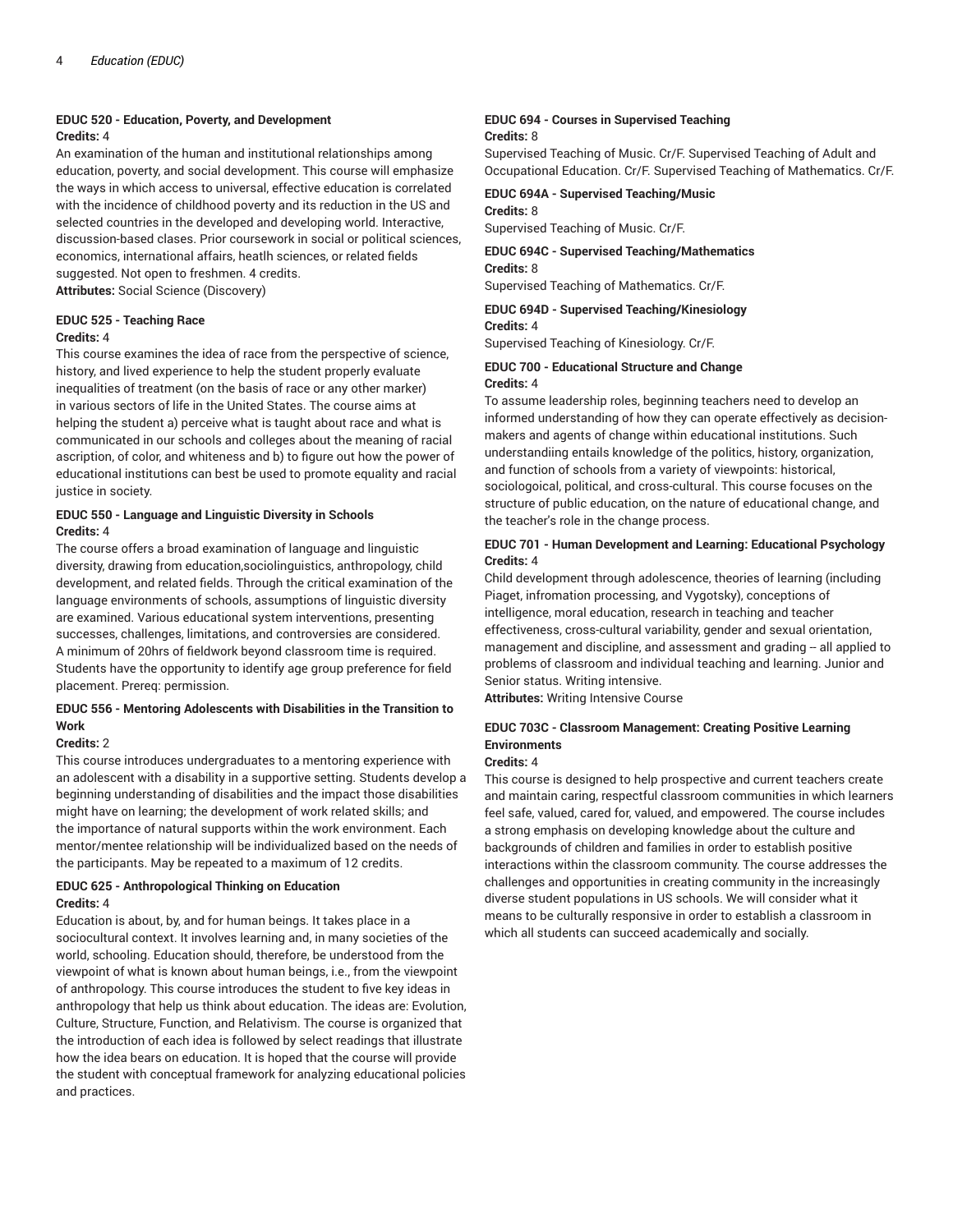#### **EDUC 703D - Social Studies Methods for MIddle and High School Teachers**

#### **Credits:** 4

The social studies theory and methods course begins with an overview of the varied and, at times, competing goals and visions of the profession. Students examine these goals and their underlying rationales, and then develop their own philosophy of social studies teaching and learning. Students also examine state and national scope and sequence framworks for the social studies, as well as the language arts Common Core standards. A variety of classroom strategies and methods are explored during the remainder of the course, including unit design, leading class discussions, how to approach controversial issues, teaching concepts and generalizations, increasing student engagement and empathy with the past, incorporating technology and the arts, management and discipline, and formats for assessment and grading.

#### **EDUC 703F - Teaching Elementary School Science Credits:** 4

This course is designed to increase pre-service teachers' pedagogical content knowledge and enthusiasm with respect to teaching science at the elementary level. Throughout this course, students will familiarize themselves with reform-based approaches to elementary science instruction through inquiry, readings, and class discussions. Science will be explored not only as an important element of elementary education, but also as a means by which to support a diverse class of elementary students in literacy and mathematics learning. 703F has a special fee when taught in Manchester. Pre-req: EDUC 500.

#### **EDUC 703M - Teaching Elementary Social Studies Credits:** 4

Social Studies Methods explores practical teaching models, techniques of implementation, and relationships to curricula in elementary classroom instruction. The New Hampshire Social Studies Frameworks and Common Core Curriculum Standards for instruction are identified and implemented in creating lesson plans for a mini unit. Pre or Co-req: EDUC 500.

#### **EDUC 705 - Contemporary Educational Perspectives Credits:** 4

Students formulate, develop, and evaluate their own educational principles, standards, and priorities. Writing intensive. **Attributes:** Writing Intensive Course

#### **EDUC 706 - Introduction to Reading in the Elementary School Credits:** 4

Methods in reading and writing instruction; current procedures and materials; diagnostic techniques. Course satisfies reading/language arts requirement for prospective elementary teachers in the five-year teacher education program. Special fee.

#### **EDUC 707 - Teaching Reading through the Content Areas Credits:** 2

Approaches and methods for teaching reading through content materials; coursework includes practical applications through development of instructional strategies and materials. Required for candidates seeking certification in art, biology, chemistry, earth science, general science, physical science, physics, or social science.

#### **EDUC 710E - Workshop in Adult and Occupational Education Credits:** 1-4

Modularized instruction of in-service education. Focus varies with the needs of the student. May be repeated for up to 8 credits.

#### **EDUC 710F - Investigations Credits:** 1-4

Topics may include career education, secondary education, postsecondary education, adult education, extension education, exemplary education, cooperative education, disadvantaged and handicapped education, international agriculture, or teaching experience. Studentselected in one of the areas listed. Elective after consultation with instructor. Hours arranged. May be repeated.

#### **EDUC 710H - Field Experience**

#### **Credits:** 2-16

Work with an agency, institution, or organization to gain technical and/or professional competence not otherwise available. Student plans experience with departmental adviser. Credit approval subject to recommendation of faculty members and performance of student. Prereq: permission.

#### **EDUC 712 - Teaching Multilingual Learners Credits:** 4

This course is for people interested in teaching English to speakers of other languages (ESOL) in schools and communities in NH and the U.S. Topics include: theories of first and second language acquisition, policies and laws affecting language minority students, strategies for teaching academic content in the mainstream classroom, creating classroom/ school cultures that invite all students into learning, and the role of advocacy and professional collaboration in ESOL.

#### **EDUC 717 - Growing up Male in America Credits:** 4

An integrative view of growing up male in the American culture from birth through adulthood. Analysis of major perspectives on male development and the implications in parenting with specific emphasis on male education. Participants are expected to develop awareness of their own development as a male or alongside males, using current male development perspectives as a guide. They also create an awareness of how this will affect their behavior toward boys in their classrooms.

#### **EDUC 718 - Critical Social Justice in and Beyond Education Credits:** 4

Students will become familiar with key concepts and principles of critical theory, critical pedagogy, and social justice education so that they may use this body of work to inform their teaching, leadership, and scholarship. We will examine the role of a) schools in providing equity of educational access and outcomes, b) teacher agency to change unjust conditions, and c) micro experiences within schools and the macro layer of context (i.e., history, politics, economics, culture).

#### **EDUC 720 - Integrating Technology into Classroom Credits:** 4

Participants gain practical experience that takes specific advantage of technology to enhance and extend student learning. State academic standards and national technology standards are used to make decisions about curriculum content and to plan technology-based activities. Participants use electronic management tools such as iMovie, Powerpoint, podcast, webcast, Comic Life, Audacity, and Garage Band are featured in this hands-on course.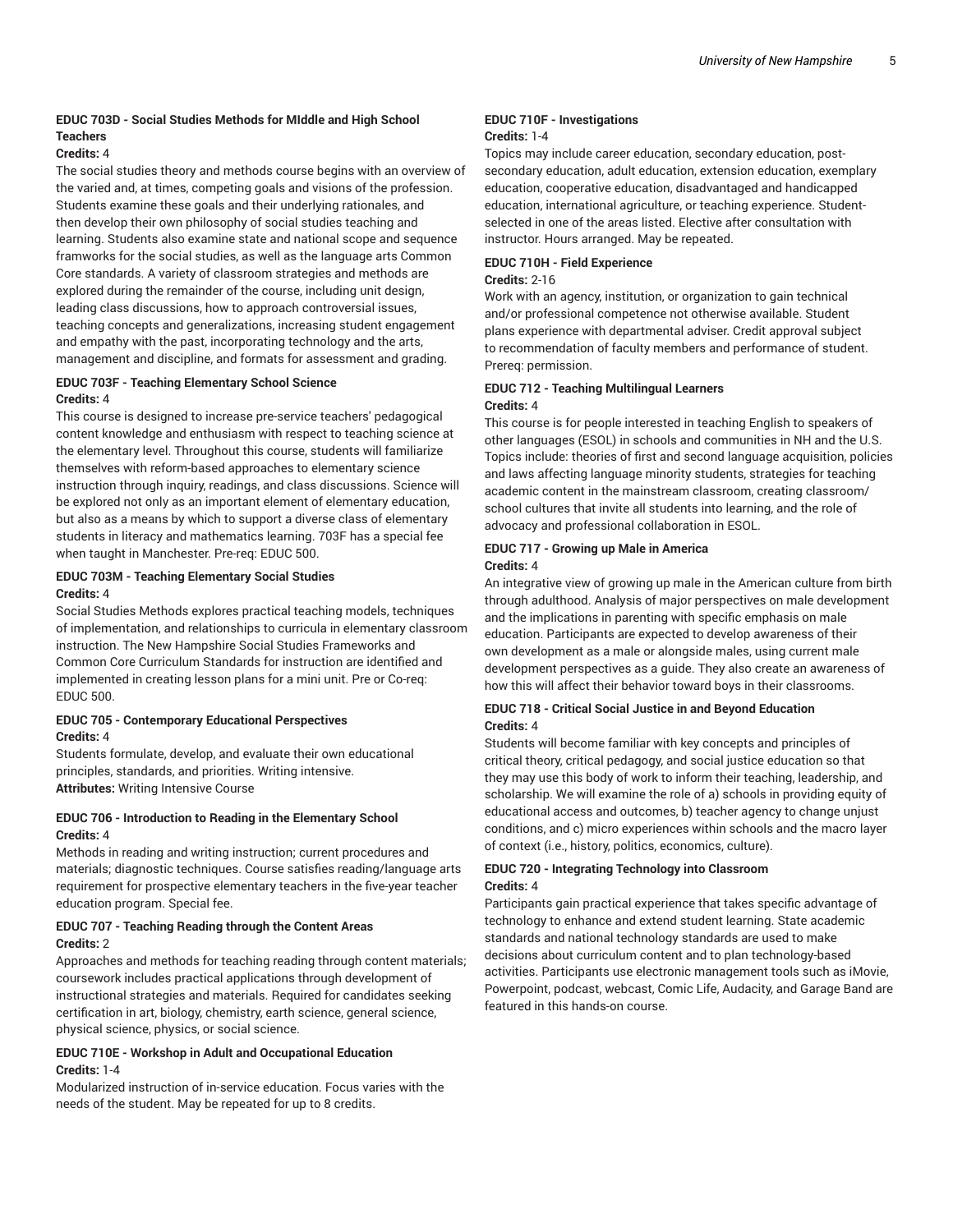#### **EDUC 733 - Teaching Writing in the 21st Century Credits:** 4

An examination of the challenges to teaching writing in the present age of high stakes testing and audit culture. Course questions include 'best practices' for teaching writing in a complex society that values a range of expressive forms, including digital technologies, social media, film and video. Special emphasis on multi-modal literacies in K-12 classrooms. Exploration of language diversity, the relationship between reading, writing, and litracy development in content-specific areas, student centered assessments, and integrating the arts into the reading and writing workshop.

### **EDUC 734 - Children's Literature**

#### **Credits:** 4

Interpretive and critical study of literature for children in preschool and elementary settings. Methods of using literature with children.

#### **EDUC 741 - Exploring Mathematics with Young Children Credits:** 4

A laboratory course offering those who teach young children mathematics, and who are interested in children's discovery learning and creative thinking, offers a chance to experience exploratory activities with concrete materials, as well as mathematical investigations, on an adult level, that develop the ability to provide children a mathematically rich environment, to ask problem-posing questions, and to establish a rationale for doing so. Prereq: MATH 601.

#### **EDUC 745 - Math with Technology in Early Education Credits:** 2

The primary goal of this course is that students gain knowledge of learning standards and teaching methods for the instruction of mathematics in early education settings with infants through 3rd grade. In addition, participants gain experience in applying their newfound knowledge in the areas of mathematics with technology through a combination of teaching and digital experiences. On-line course; no campus visits required. Please note the minimal technical requirements for a UNH e-course.

#### **EDUC 750 - Introduction to Exceptionality Credits:** 4

A life span perspective of the social, psychological, and physical characteristics of individuals with exceptionalities including intellectual, sensory, motor, health, and communication impairments. Includes implications for educational and human service delivery.

#### **EDUC 751A - Educating Exceptional Learners: Elementary Credits:** 4

Foundations of special education and an introduction to a variety of service delivery models with an emphasis on educating all learners in heterogeneous classrooms. Instructional strategies and supports for all students, particularly those with mild and moderate disabilities, will be the primary focus.

#### **EDUC 751B - Educating Exceptional Learners: Secondary Credits:** 4

Foundations of special education and an introduction to a variety of service delivery models with an emphasis on educating all learners in heterogeneous classrooms. Instructional strategies and supports for all students, particularly those with mild and moderate diabilities, is the primary focus. Preparation for students' transitions to post-secondary life is included.

#### **EDUC 751C - Educating Exceptional Learners: Related Services Credits:** 4

An overview of special education and related services in an educational setting. Focus on support services provided to general education and special education teachers, including laws relating to special populations, how related services interact with classroom and special educators, IEPs, and other topics that impact services provided to students with special needs.

#### **EDUC 752 - Contemporary Issues in Learning Disabilities Credits:** 4

Critical analysis of current and historical conceptions of learning disability in the areas of definition, supporting theories, assessment practice, and teaching methodologies. Focus on contemporary issues in the field that relate to working with students labeled as learning disabled at both elementary and secondary levels.

#### **EDUC 753 - Contemporary Issues in Behavioral Disabilities Credits:** 4

Nature and scope of emotional and behavioral disabilities in students for elementary through secondary levels. Theoretical perspectives, characteristics, assessment and educational intervention strategies are included.

#### **EDUC 754 - Contemporary Issues in Developmental Disabilities Credits:** 4

The causal factors, physical and psychological characteristics, and educational and therapeutic implications of mental retardation, cerebral palsy, epilepsy, autism, and related conditions. A life span perspective is included, with major emphasis on the school-age population.

#### **EDUC 756 - Supporting Families of Individuals with Exceptionalities Credits:** 4

An introduction to family system theory and the implications for families having members with exceptionalities. Issues addressed include diagnosis and prognosis, coping strategies, communication and team collaboration, cross-cultural competence, and agency and school delivery of services. Emphasis is on proactive collaboration with family members.

#### **EDUC 757 - Contemporary Issues in Autism Spectrum Disorders Credits:** 4

The goal of this course is to enhance students' understanding of contemporary issues related to educating students with autism spectrum disorders (ASD). The course is grounded in a theoretical foundation that values the perspectives of individuals with ASD in academic, research, policy, and clinical endeavors. Learning outcomes focus on strategies for identifying opportunities for learning, communication, literacy, and social relationships in a variety of inclusive environments.

#### **EDUC 760 - Introduction to Young Children with Special Needs Credits:** 4

Needs of children (birth to eight years) with developmental delays or who are at risk for disabilities. Strengths and special needs of such children; causes, identification, and treatment; current legislation; parent and family concerns; program models.

#### **EDUC 761 - Inclusive Curriculum for Young Children with Special Needs Credits:** 4

Classroom applications of constructivist theory. Curriculum planning and implementation; overview of research and theory related to teaching and learning of specific content areas, with emphasis on integrated approach to early childhood curriculum. Stresses the reciprocal nature of studentteacher relationship. Prereq: permission.